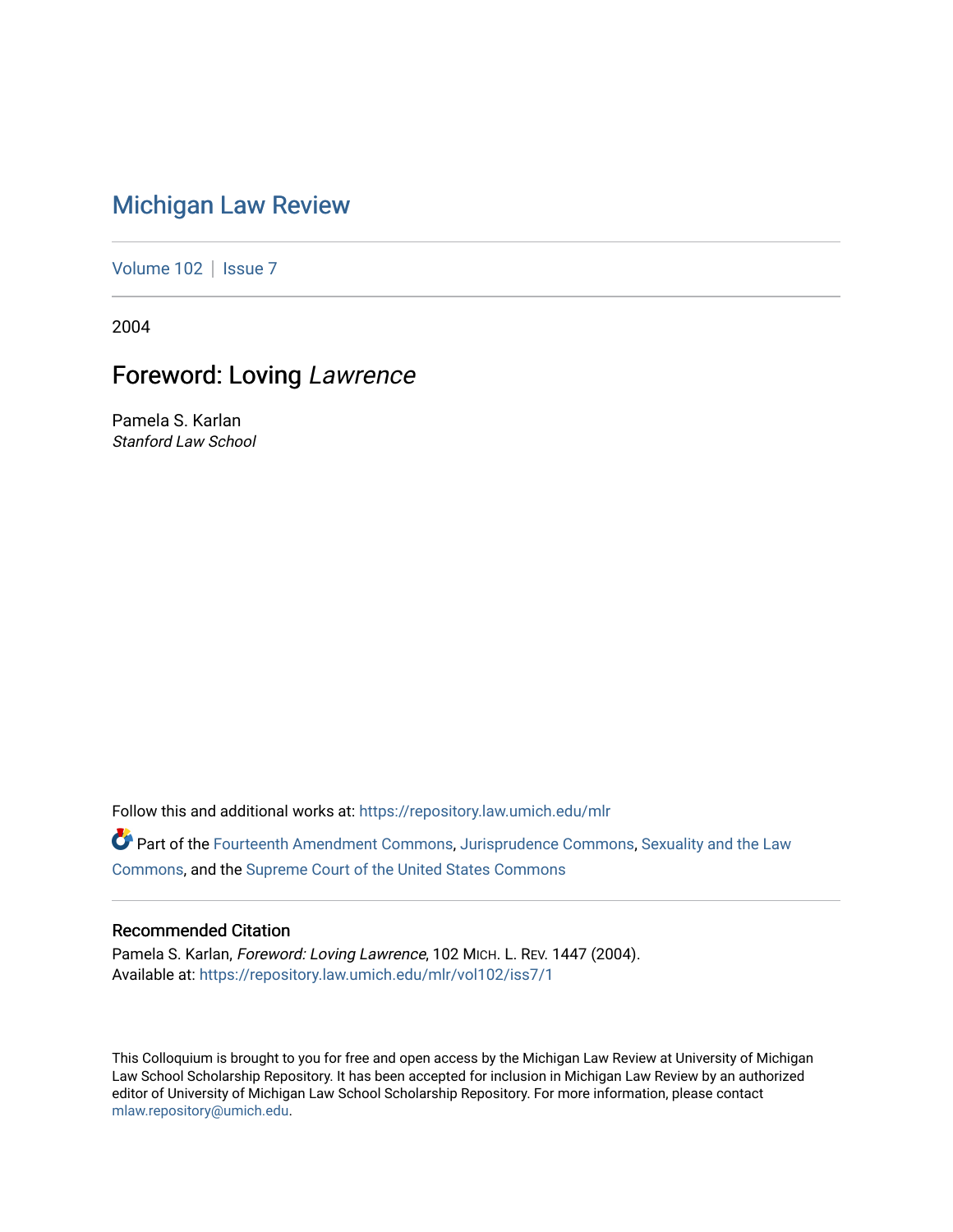### FOREWORD: LOVING LAWRENCE

### Pamela S. Karlan\*

When you come to a fork in the road, take it. — Lawrence Peter (Yogi) Berra

Two interracial couples. Two cases. Two clauses. In Loving v. Virginia, $<sup>1</sup>$  the Supreme Court struck down a Virginia statute outlawing</sup> interracial marriage. In *Lawrence v. Texas*,<sup>2</sup> the Court struck down a Texas statute outlawing sexual activity between same-sex individuals. Each case raised challenges under both the Equal Protection Clause and the Due Process Clause of the Fourteenth Amendment.

Loving marked the crystallization, a dozen years after  $Brown^3$  of the antisubordination principle: Virginia's law ran afoul of the Equal Protection Clause because it reflected nothing more than arbitrary and invidious discrimination "designed to maintain White Supremacy."4 In reaching that conclusion, the Court employed a then-novel formulation: strict scrutiny.<sup>5</sup> Chief Justice Warren noted that in cases

I have been thinking about many of the issues in this essay at least since I had the privilege of clerking for Justice Harry A. Blackmun and working on his dissent in Bowers v. Hardwick, 478 U.S. 186, 199-214 (1986). The genesis for this essay is in part the Justice's observation that the "parallel between Loving" and the argument surrounding the criminalization of gay sexual intimacy "is almost uncanny."  $Id$  at 210 n.5. In the last paragraph of his dissent, the Justice expressed his hope that "the Court soon will reconsider its analysis and conclude that depriving individuals of the right to choose for themselves how to conduct their intimate relationships poses a far greater threat to the values most deeply rooted in our Nation's history than tolerance of nonconformity could ever do." Id. at 214. I am sorry that he did not live to see that hope triumph.

1. 388 U.S. 1 (1967).

2. 123 S. Ct. 2472 (2003).

3. Brown v. Bd. of Educ., 347 U.S. 483 (1954); Brown v. Bd. of Educ., 349 U.S. 294 (1955). For discussion of this crystallization, see Michael Klarman, An Interpretive History of Modern Equal Protection, 90 MICH. L. REV. 213 (1991).

4. Loving, 388 U.S. at 11.

5. As my colleague Michael Klarman noted, McLaughlin v. Florida, 379 U.S. 184 (1964), which struck down a Florida law that criminalized interracial cohabitation, marked the first

<sup>\*</sup> Kenneth and Harle Montgomery Professor of Public Interest Law, Stanford Law School. B.A. 1980, Yale University; M.A. 1984, Yale University; J.D. 1984, Yale University. - Ed. Some of the ideas in this essay grow out of my work on the constitutional law professors' amicus brief in *Lawrence v. Texas*, 123 S. Ct. 2472 (2003); those ideas were sharpened significantly by suggestions from my co-counsel Bill Rubenstein; from my clients; from Lawrence's lawyers, Ruth Harlow, Susan Sommer, Paul Smith, and Bill Hohengarten; and from Suzanne Goldberg, who also shared the draft of her article Equality Without Tiers, 77 S. CAL. L. REV. 481 (2004). I also appreciate several helpful suggestions from Viola Canales, Alexi Lahav, Mike Seidman, and Kathleen Sullivan.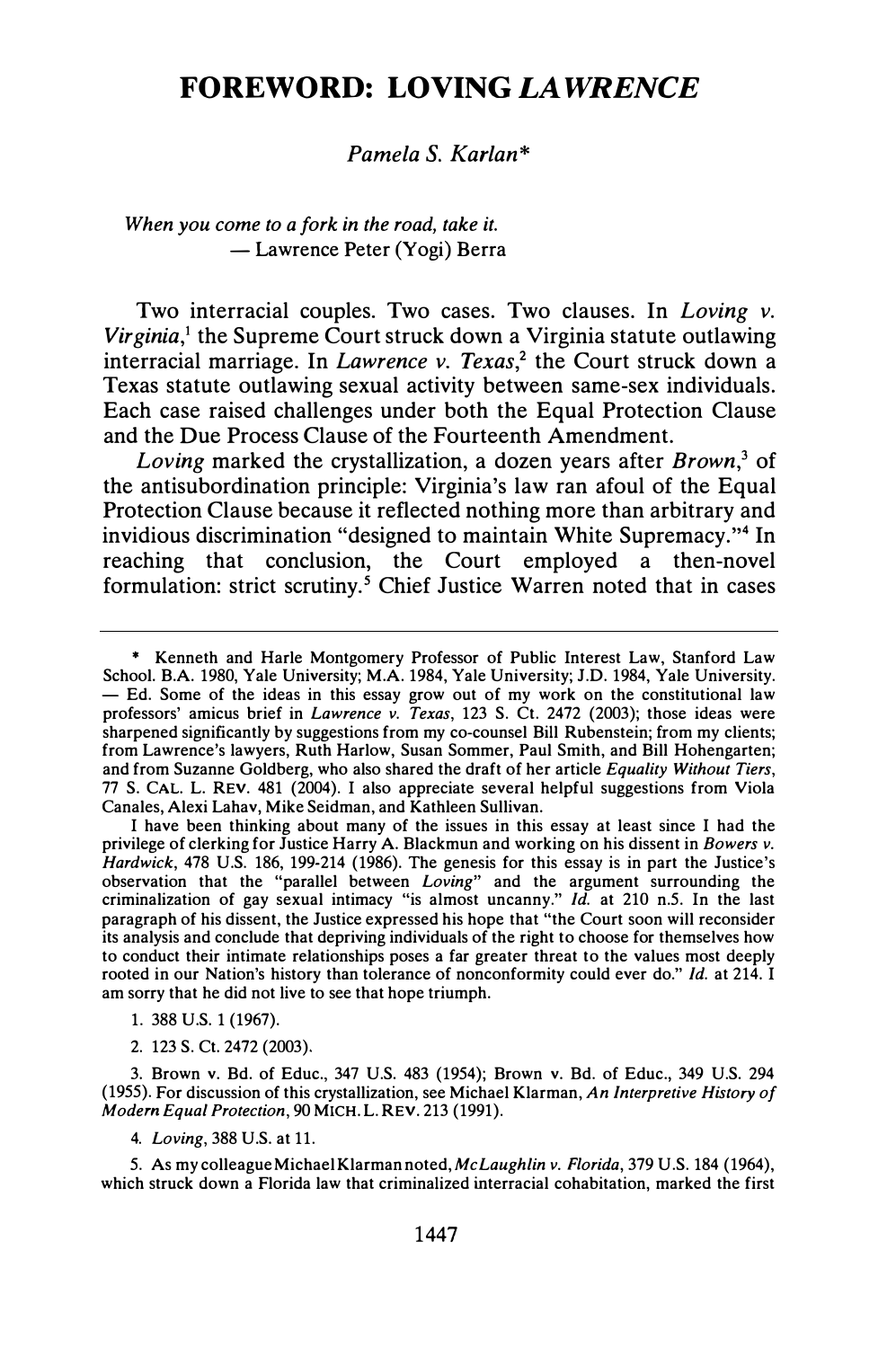"involving distinctions not drawn according to race, the Court has merely asked whether there is any rational foundation for the discriminations"; by contrast, in cases involving racial classifications, the Equal Protection Clause imposes a "very heavy burden of justification."<sup>6</sup>

But Loving was not simply an equal protection case. Rather, the case represents a turning point, as the Court moved from the completed project of imposing strict scrutiny on racial classifications toward a new project of applying strict scrutiny to limitations on fundamental rights. In its final two paragraphs, Loving marked the rebirth of substantive due process: Virginia, the Court declared, had "deprive[d] the Lovings of liberty without due process of law" by denying them the "freedom to marry [that] has long been recognized as one of the vital personal rights essential to the orderly pursuit of happiness by free men."<sup>7</sup>

Today, most courts and scholars see the Equal Protection and Due Process Clauses as discrete bases for strict scrutiny.<sup>8</sup> But in *Loving*, the two clauses operated in tandem. For example, in articulating its Due Process Clause-based argument, the Court relied on Skinner v.  $Oklahoma<sup>9</sup>$  an equal protection decision, for the proposition that marriage "is one of the basic civil rights of man."<sup>10</sup> It explained that "[t]o deny this fundamental freedom on so unsupportable a basis as the racial classifications embodied in these statutes, classifications so

6. Loving, 388 U.S. at 9. As the Court explained:

At the very least, the Equal Protection Clause demands that racial classifications, especially suspect in criminal statutes, be subjected to the "most rigid scrutiny," and, if they are ever to be upheld, they must be shown to be necessary to the accomplishment of some permissible state objective, independent of the racial discrimination which it was the object of the Fourteenth Amendment to eliminate.

Id. at 11 (internal citations omitted).

The current formulation of the test is that racial classifications are constitutional "only if they are narrowly tailored to further compelling governmental interests." Grutter v. Bollinger, 123 S. Ct. 2325, 2337-38 (2003). Loving is, of course, still frequently cited for this proposition. For recent examples, see id. at 2337 and Miller v. Johnson, 515 U.S. 900, 904 (1995).

7. Loving, 388 U.S. at 12. Thus, Loving is seen today as a critical point in the revival of substantive due process. It is often cited for the proposition that Jaws that infringe on a fundamental liberty interest trigger strict scrutiny under the Due Process Clause. For recent examples, see M.L.B. v. S.L.J., 519 U.S. 102, 115 (1996), and Turner v. Safley, 482 U.S. 78, 94-95 (1987).

8. I develop this point at length in Pamela S. Karlan, Equal Protection, Due Process, and the Stereoscopic Fourteenth Amendment, 33 MCGEORGE L. REV. 473 (2002) [hereinafter Karlan, The Stereoscopic Fourteenth Amendment].

9. 316 U.S. 535 (1942).

10. Loving, 388 U.S. at 12 (citing Skinner v. Oklahoma, 316 U.S. 535, 541 (1942)).

time that the Court "both articulated and applied a more rigorous review standard to racial classifications." Klarman, supra note 3, at 255. Loving marked the second. See id.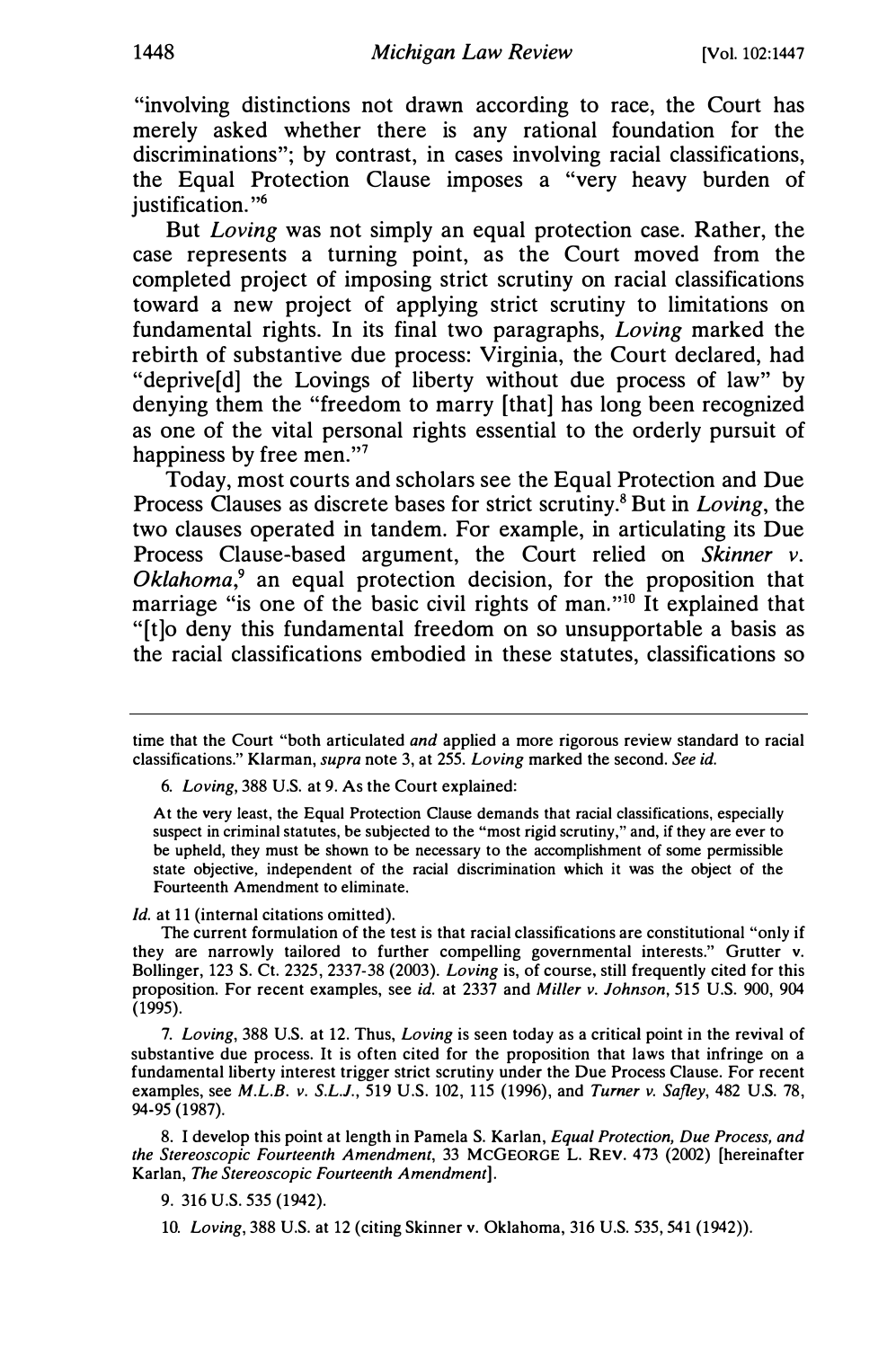directly subversive of the principle of equality at the heart of the Fourteenth Amendment, is surely to deprive all the State's citizens of liberty without due process of law."<sup>11</sup> This use of equal protection decisions to inform conceptions of liberty, and vice versa, was a hallmark of the Warren Court.<sup>12</sup>

In this Essay, I argue that Lawrence resembles Loving in important ways. Like Loving, Lawrence marks a crystallization of doctrine. Nearly forty years after Griswold v. Connecticut<sup>13</sup> and Loving, the Court has clearly established the principle that "the substantive reach of liberty" under the Due Process Clause extends to the way individuals choose to conduct their intimate relationships.14 But just as Loving was a case about inequality that informed the jurisprudence of liberty, *Lawrence* is a case about liberty that has important implications for the jurisprudence of equality. In fact, liberty and equality are more intertwined in Lawrence than in Loving. The Loving Court could have rested its decision entirely on the unconstitutionality of racial subordination without looking at all at the importance of marriage; by contrast, the Lawrence Court's discussion of liberty would be incoherent without some underlying commitment to equality among groups. The Warren Court often espoused "substantive" equal protection; the Lawrence Court attacked a "suspect" deprivation of liberty.

Lawrence relates to Loving in yet another important way. Loving drew a clear distinction between rationality review and heightened scrutiny. Lawrence, by contrast, sidesteps this conventional doctrinal framework. Loving reflected the emergence of strict scrutiny under

13. 381 U.S. 479 (1965).

<sup>11.</sup> Id.

<sup>12.</sup> Loving was decided the year after Harper v. Virginia Bd. of Elections, 383 U.S. 663 (1966), in which the Court employed heightened scrutiny to strike down Virginia's imposition of a poll tax as a violation of the Equal Protection Clause, in part because the poll tax infringed upon the right to vote - "a fundamental matter in a free and democratic society." Id. at 667. Even today, the Court's voting rights cases continue to rest on a notion of "substantive equal protection" that looks very much like a species of fundamental liberty amenable to substantive due process review. See Karlan, The Stereoscopic Fourteenth Amendment, supra note 8; see also Ira C. Lupu, Untangling the Strands of the Fourteenth Amendment, 77 MICH. L. REV. 981, 992-93 (1979) (suggesting that most of the Warren Court's equal protection decisions seemed inextricably linked to the Court's concern with underlying substantive interests such as education, fairness in criminal proceedings, or the right to travel interstate).

<sup>14.</sup> Lawrence v. Texas, 123 S. Ct. at 2476. In this sense, like Loving, Lawrence was a case whose time had come  $-$  indeed, was long overdue. As with *Loving*, the country had moved ahead of the Court. In the seventeen years since the Court's decision in Bowers v. Hardwick, 478 U.S. 186 (1986), half the states that had then criminalized oral and anal sex repealed their laws, and the remaining states virtually never enforced them. See Lawrence, 123 S. Ct. at 2481. Even Justice Thomas in dissent described Texas's law as "uncommonly silly" and said that if he were a legislator, he would vote to repeal it. Lawrence, 123 S.Ct. at 2498 (Thomas, J., dissenting) (quoting Griswold, 381 U.S. at 527 (Stewart, J., dissenting)).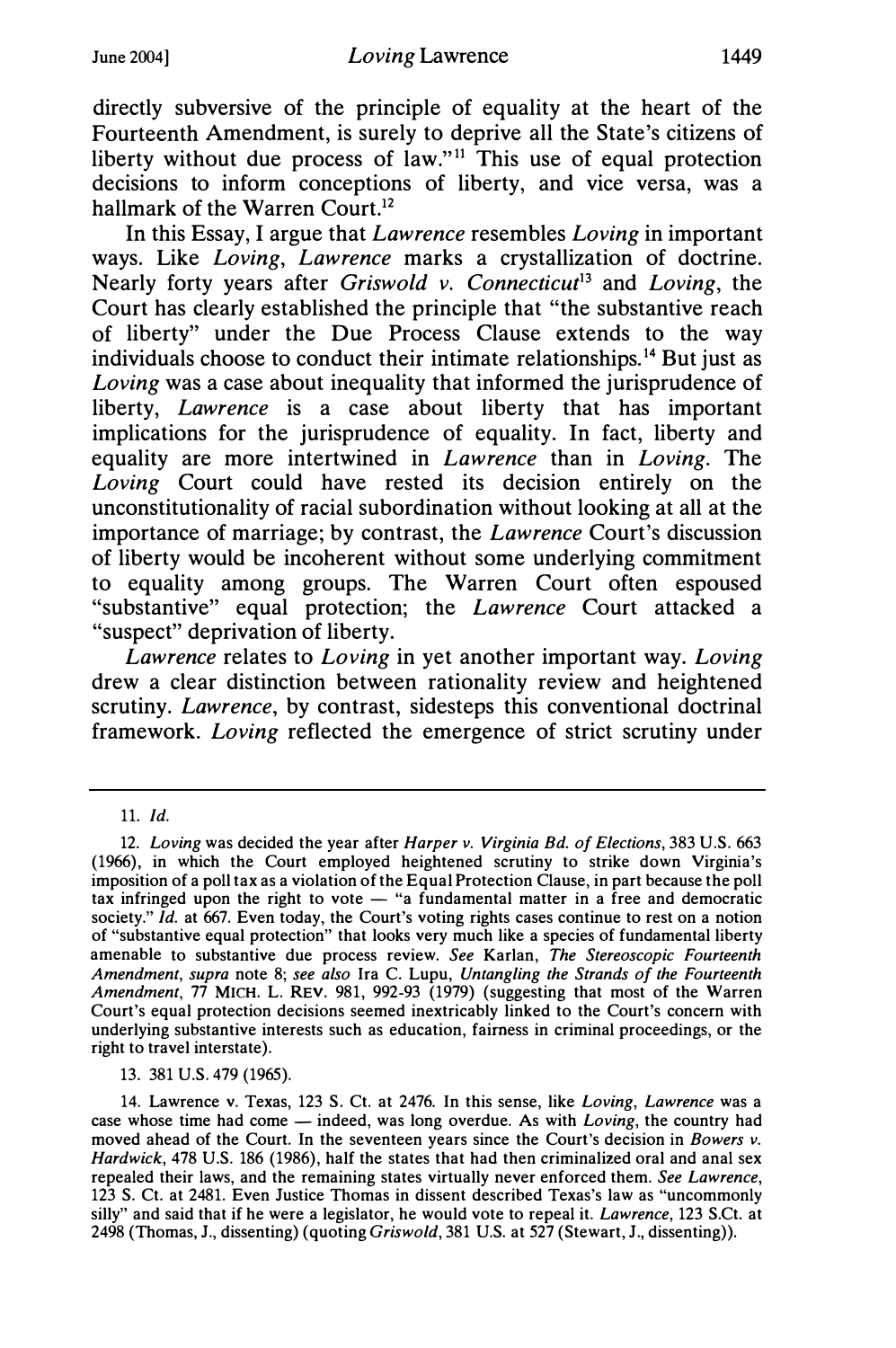both the Equal Protection and the Due Process Clauses; Lawrence, however, does to due process analysis something very similar to what the Court's previous gay-rights decision, Romer v. Evans,<sup>15</sup> did to equal protection analysis: it undermines the traditional tiers of scrutiny altogether. This approach reflects more than simply the fact that the two opinions share the same author. Both Lawrence and Romer v. Evans express an "analogical crisis."16 Gay rights cases "just can't be steered readily onto the strict scrutiny or the rationality track,"17 let alone onto the due process/conduct or the equal protection/status track. Cases about race created the modern framework of heightened scrutiny; cases about sexual orientation may transform it.

#### I. THE SOLUTION LAWRENCE OFFERS

In prior substantive due process cases, the Supreme Court had stressed the importance of providing "a careful description of the asserted fundamental liberty interest."18 If the liberty interest is fundamental, then strict scrutiny applies: a reviewing court can uphold the government's restriction only if "the infringement is narrowly tailored to serve a compelling state interest."<sup>19</sup> Lawrence marks a striking departure from this approach. First, with respect to the liberty interest at issue, the Court was magisterial but vague. Second, the Court never reached the question whether to apply strict scrutiny. At its core, the liberty interest at issue in Lawrence is the right of gay people to equal respect for their life choices. The reason the level of scrutiny did not matter is that laws that reflect nothing more than class-based animosity against gay people lack even a legitimate

17. Id.

October Term 2002 was quite a year for Justice Kennedy and substantive due process. His opinion for the Court in State Farm Mutual Auto Insurance Co. v. Campbell, 123 S. Ct. 1513 (2003), further refined the Court's application of substantive due process (albeit not fundamental-rights substantive due process) to punitive damages cases. And in Chavez v. Martinez, Justice Kennedy argued that the manner in which the police had interrogated a wounded suspect violated his "fundamental right to liberty of the person." 123 S. Ct. at 2016 (Kennedy, J., concurring in part and dissenting in part).

19. Glucksberg, 521 U.S. at 721; Flores, 507 U.S. at 302.

<sup>15. 517</sup> U.S. 620 (1996).

<sup>16.</sup> I take this concept from an essay by my colleague Kathleen M. Sullivan, Post-Liberal Judging: The Roles of Categorization and Balancing, 63 U. COLO. L. REV. 293, 297 (1993).

<sup>18.</sup> Washington v. Glucksberg, 521 U.S. 702, 721 (1997) (internal quotation marks omitted); see Reno v. Hores, 507 U.S. 292, 302 (1993); Collins v. Harker Heights, 503 U.S. 115, 125 (1992); Cruzan v. Dir., Mo. Dep't of Health, 497 U.S 261, 277-80 (1990). As Justice Thomas remarked in Chavez v. Martinez, 123 S. Ct. 1994 (2003), "vague generalities ... will not suffice." Id. at 2006 (opinion of Thomas, J.).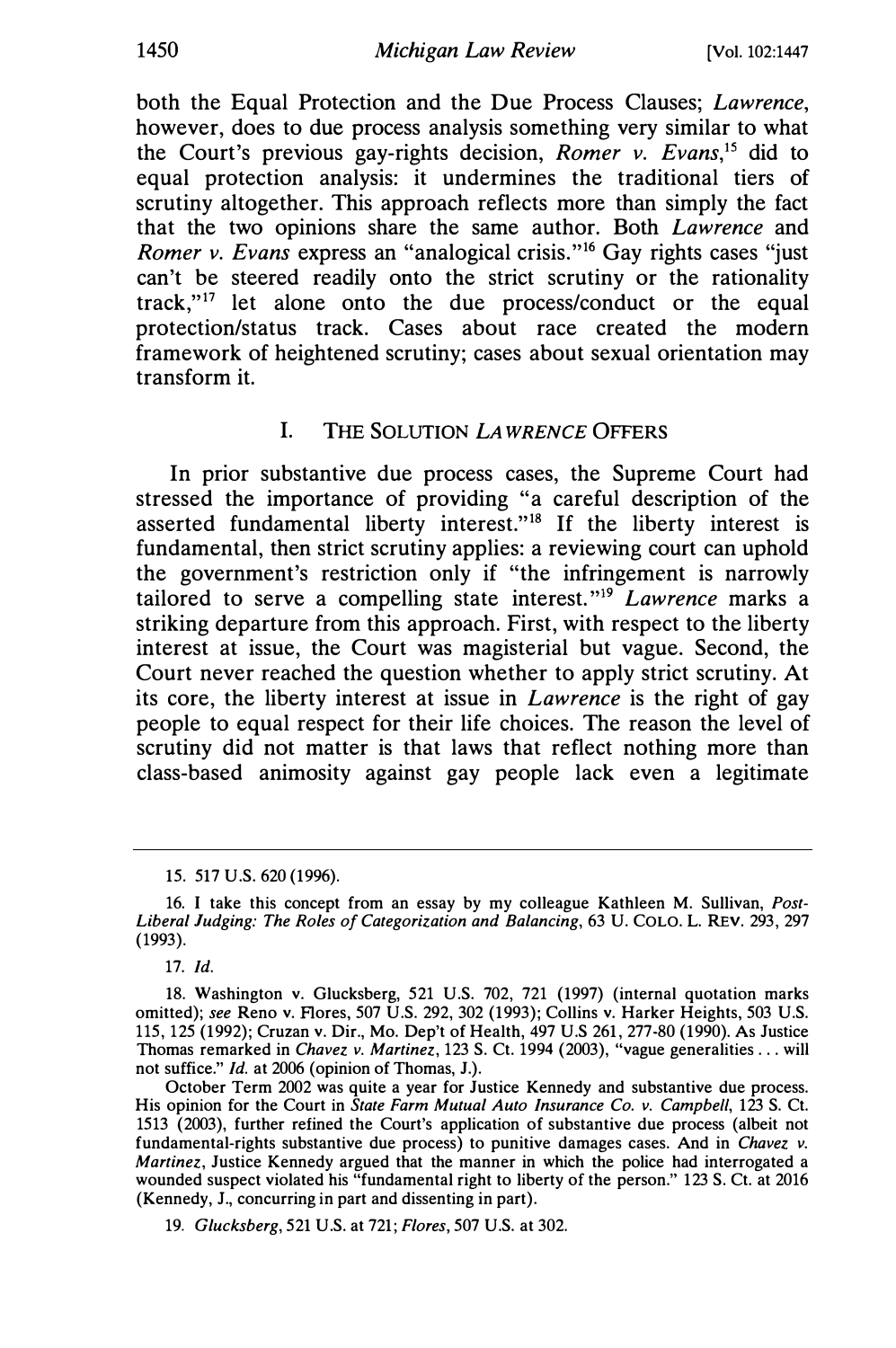government purpose<sup>20</sup>  $-$  a conclusion that, whatever the Court's doctrinal handle, sounds in equal protection.<sup>21</sup>

A logical starting point in thinking about the liberty interest upon which a law infringes is to look at the conduct the law forbids. In challenges to laws restricting abortion, for example, the fundamental liberty involved is usually treated as the right to terminate a pregnancy or to decide whether to bear a child. That was decidedly not the tack the Court took in Lawrence. Section 21.06 of the Texas Penal Code made it a crime for individuals of the same sex to engage in a specified list of sexual acts, $2$  but the Court vehemently rejected the view that the liberty interest at issue was "simply the right to engage in certain sexual conduct."<sup>23</sup> That view, the Court declared:

demeans the claim the individual put forward, just as it would demean a married couple were it to be said marriage is simply about the right to have sexual intercourse. The laws involved in Bowers and here are, to be sure, statutes that purport to do no more than prohibit a particular sexual act. Their penalties and purposes, though, have more far-reaching consequences, touching upon the most private human conduct, sexual behavior, and in the most private of places, the home. The statutes do seek to control a personal relationship that, whether or not entitled to formal recognition in the law, is within the liberty of persons to choose without being punished as criminals.<sup>24</sup>

Part of the Court's response was simply to ratchet up the level of generality at which the liberty interest was described: rather than having a constitutional right to engage in oral or anal sex, individuals have a constitutionally protected interest in creating a "personal relationship"<sup>25</sup> in which "sexuality finds overt expression in intimate conduct with another person."<sup>26</sup> But the Court's approach was actually even more sweeping, as it straddled the conventional distinction

22. TEX. PENAL CODE ANN. § 21.06(a) (Vernon 2003) made it a crime for a person to "engag[e] in deviate sexual intercourse with another individual of the same sex." Another provision, section 21.01(1), defined "deviate sexual intercourse" to include "any contact between any part of the genitals of one person and the mouth or anus of another person; or ... the penetration of the genitals or the anus of another person with an object."

23. Lawrence, 123 S. Ct. at 2478.

24. Id.

25. Id.

<sup>20.</sup> Lawrence, 123 S. Ct. at 2484.

<sup>21.</sup> See Romer v. Evans, 517 U.S. 620, 634 (1996); City of Cleburne v. Cleburne Living Ctr., Inc., 473 U.S. 432, 448 (1985); O'Connor v. Donaldson, 422 U.S. 563, 575 (1975); United States Dep't of Agric. v. Moreno, 413 U.S. 528, 534 (1973).

<sup>26.</sup> Id. To be sure, in cases like Griswold and Roe, the Court's motivation for finding a right to use contraception or to terminate a pregnancy rested on its sense of the importance of marital intimacy or the decision whether to bear a child to the more generalized interest in the overall contours of a person's life. But the right itself was defined narrowly.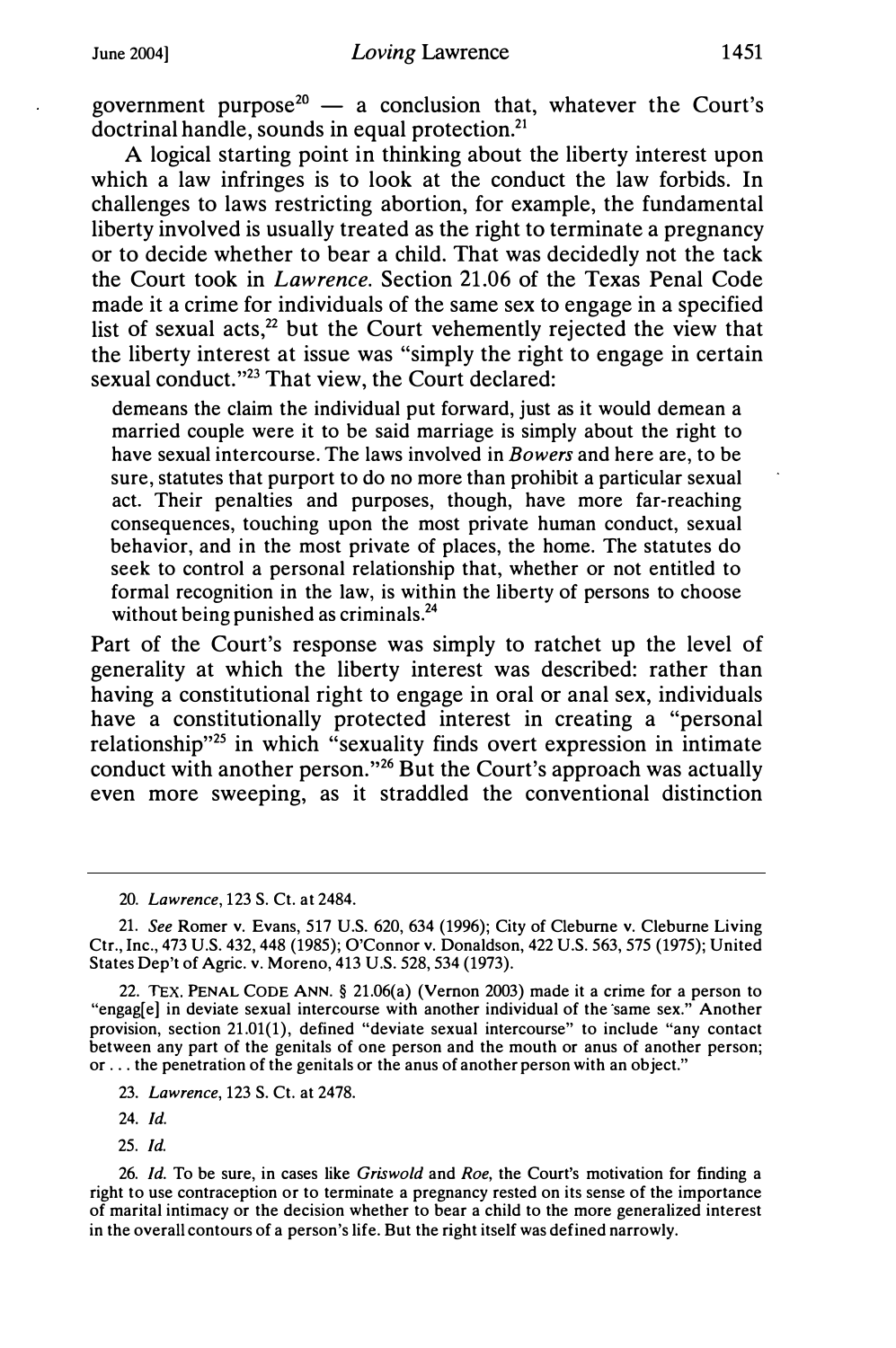between negative and positive conceptions of liberty.<sup>27</sup> Although the opinion's opening lines characterized liberty as "protect[ing] the person from unwarranted government intrusions into a dwelling or other private places,"28 the opinion ranged far beyond treating liberty as merely the "absence of interference" by the state,<sup>29</sup> or "the right to be let alone  $-$  the most comprehensive of rights and the right most valued by civilized men."<sup>30</sup> Most of the opinion relied on a more positive notion of liberty as involving the ability to be "a doer  $$ deciding, not being decided for, self-directed . . . [and capable] of playing a human role, that is, of conceiving goals and policies of [one's] own and realizing them."<sup>31</sup> And so the Court described the liberty at issue as gay people's right to "control their destiny,"<sup>32</sup> because "[a]t the heart of liberty is the right to define one's own concept of existence, of meaning, of the universe, and of the mystery of human life."33

By moving away from conceiving of liberty as involving distinct conduct, the Court recast the right as involving not just autonomy but equality as well. As a practical matter, the major effect of section 21.06 surely was not its interference with gay people's love lives. The law was virtually never enforced<sup>34</sup> - at least not against the kind of

- 28. Lawrence, 123 S. Ct. at 2475.
- 29. BERLIN, *supra* note 27, at 127.
- 30. Olmstead v. United States, 277 U.S. 438, 478 (1928).
- 31. BERLIN, supra note 27, at 131.
- 32. Lawrence, 123 S. Ct. at 2484.

33. Id. at 2481 (quoting Planned Parenthood of Southeastern Pa. v. Casey, 505 U.S. 833, 851 (1992)). Mike Seidman noticed a positive cast to Justice Kennedy's approach in Romer v. Evans, 517 U.S. 620 (1996), as well. See Louis Michael Seidman, Romer's Radicalism: The Unexpected Revival of Warren Court Activism, 1996 SUP. CT. REV . 67, 70 (suggesting that Justice Kennedy "used equal protection doctrine to attack constitutional law's traditional conservative bias in favor of negative rights"); id. at 82 (suggesting that one reading of Romer "seems to impose an affirmative constitutional requirement on jurisdictions to protect gay people from private discrimination, at least so long as they maintain comprehensive protection for other groups" as well as suggesting that "if gay people are entitled to affirmative protection, then surely they are entitled to negative freedom from government persecution as well").

In a recent email, Seidman commented to me that he didn't think that Lawrence could fairly be read to adopt a positive conception of liberty if that means that "the government ha[s] an affirmative obligation to provide gay people (or anyone else) with the means to achieve" control over their destiny. Email from Michael Seidman to the author (July 2, 2004) (on file with author). Seidman is clearly correct that the government need not provide all (or even most) of the tangible means necessary to control one's destiny. But I still think that Lawrence does at the very least suggest  $-$  in the same way that Seidman argues that Romer suggested - the possibility that the government must take at least some affirmative steps to provide gay people with the same liberties it provides to all others.

34. In an earlier civil action challenging section 21.06, the Texas Supreme Court had ruled that the plaintiffs lacked standing based on "the Attorney General's contention that §

<sup>27.</sup> I take these terms from ISAIAH BERLIN, Two Concepts of Liberty, in FOUR ESSAYS ON LIBERTY 118, 122-34 (1969).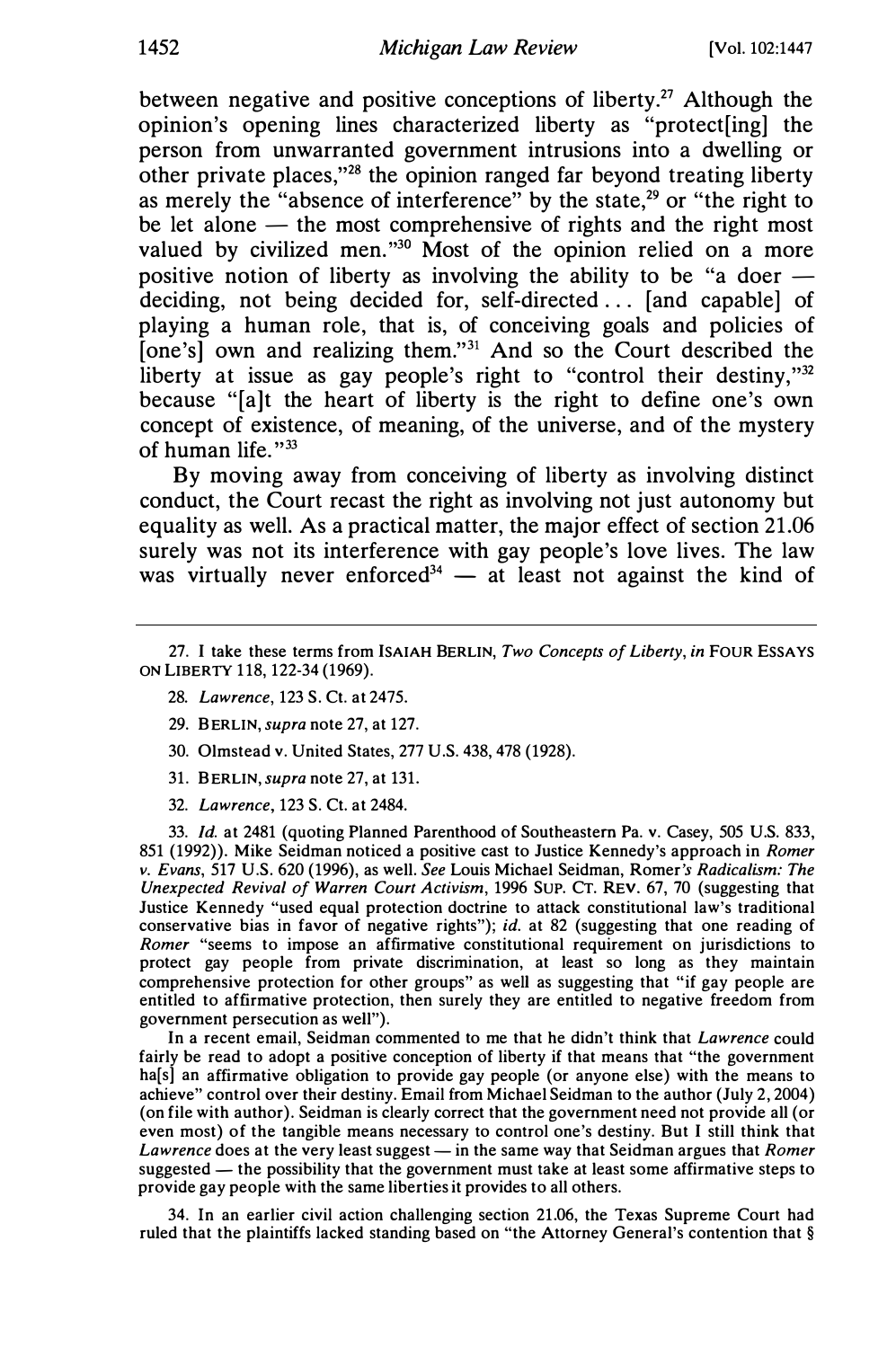behavior the Court was prepared to protect.<sup>35</sup> It's hard to imagine that the law had any activity-level effects on nonpublic, consensual behavior at all.<sup>36</sup> Statutes banning private, consensual sexual activity are thus quite different from the laws at issue in the Court's previous autonomy cases. A law banning the sale of contraceptives, like the laws at issue in Griswold<sup>37</sup> or Eisenstadt v. Baird,<sup>38</sup> or a law restricting the right to abortion, like the laws at issue in Roe v. Wade<sup>39</sup> or Planned Parenthood v. Casey, $40$  is far more likely to interfere with individual behavior because it operates by deterring third parties  $-$  pharmacists,  $dotors$ , and medical institutions  $-$  from providing necessary goods or services. By contrast, the fact that states make virtually no effort to enforce criminal prohibitions on private gay sexual activity makes it implausible to see the statutes as actually directed at the acts themselves.41

The real problems with prohibitions on same-sex intimacy, then, come from the collateral consequences of such laws: the way in which they undergird "discrimination both in the public and in the private spheres<sup>"42</sup> and tell gay people that their choices about how to live their lives are unworthy of respect. For example, public employers have refused to hire gay men and lesbians on the assumption that they are all lawbreakers, without regard to whether any individual applicant has actually been charged with, or convicted of, violating a prohibition

36. According to the 2000 census, nearly 86,000 adults in Texas lived with a partner of the same sex. See WILLIAM B. RUBENSTEIN ET AL., SOME DEMOGRAPHIC CHARACTERISTICS OF THE GAY COMMUNITY IN THE UNITED STATES 3 (2003), http:// wwwl.law.ucla.edu/erg/pubs/GD/GayDemographics.pdf. It therefore seems reasonable to assume that there were thousands of violations of the law every day.

- 37. 381 U.S. 479 (1965).
- 38. 405 U.S. 438 (1972).
- 39. 410 U.S. 113 (1973).
- 40. 505 U.S. 833 (1992).

41. Compare Poe v. Ullman, where Justice Harlan explained, in the context of a pre-Griswold challenge to Connecticut's ban on the sale of contraceptives, that

[t]o me the very circumstance that Connecticut has not chosen to press the enforcement of this statute against individual users, while it nevertheless persists in asserting its right to do so at any time — in effect a right to hold this statute as an imminent threat to the privacy of the households of the State  $-$  conduces to the inference either that it does not consider the policy of the statute a very important one, or that it does not regard the means it has chosen for its effectuation as appropriate or necessary.

367 U.S. 497, 554 (1961) (Harlan, J., dissenting).

42 Lawrence v. Texas, 123 S. Ct. 2472, 2482 (2003).

<sup>21.06</sup> has not been, and in all probability will not be, enforced against private consensual conduct between adults." State v. Morales, 869 S.W.2d 941, 943 (Tex. 1994).

<sup>35.</sup> See Lawrence, 123 S. Ct. at 2484 (declaring that: "The present case does not involve minors. It does not involve persons who might be injured or coerced or who are situated in relationships where consent might not easily be refused. It does not involve public conduct or prostitution.").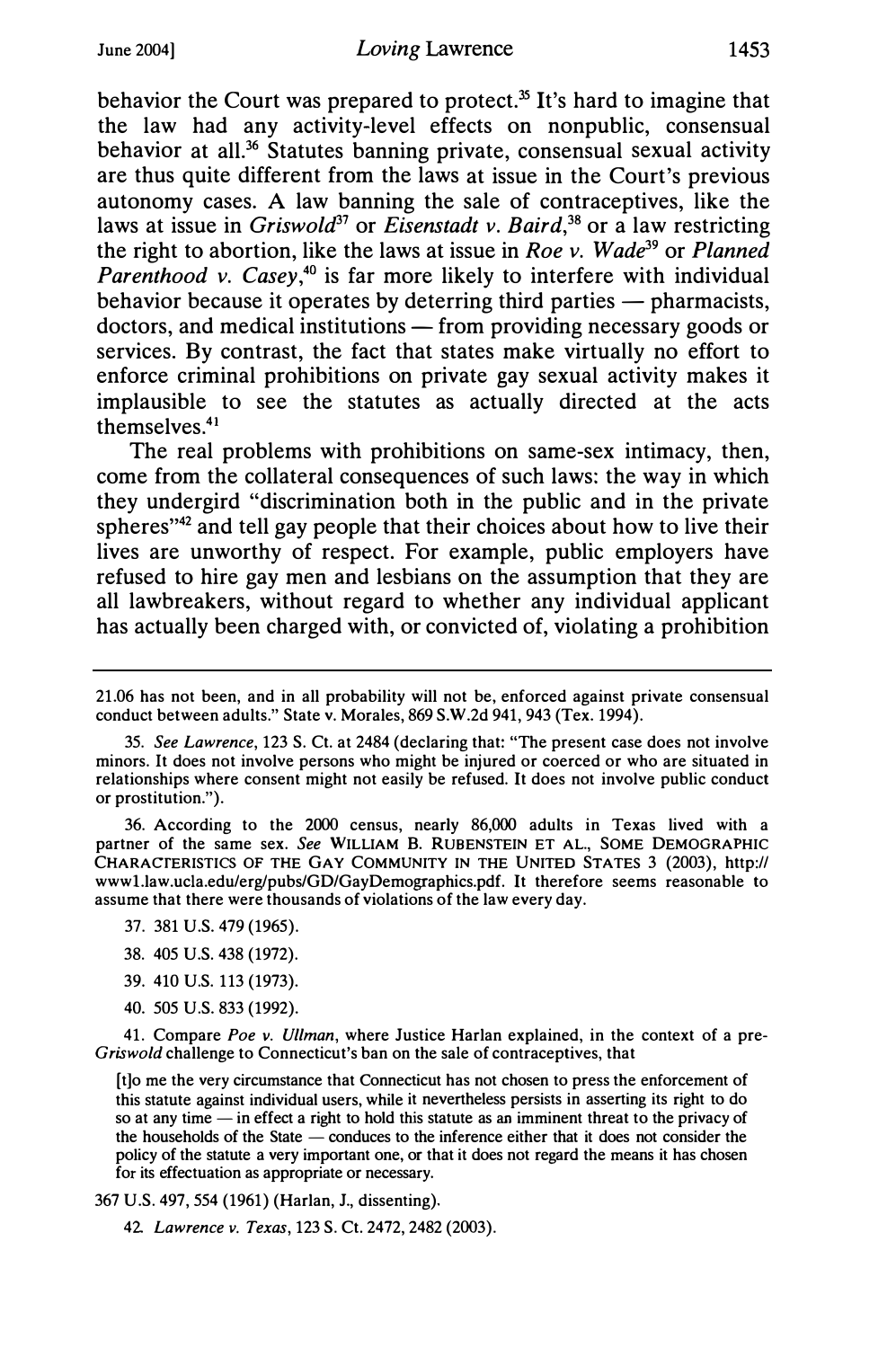on same-sex intimacy.43 Similarly, courts deciding custody issues have sometimes restricted gay men and lesbians' parental rights on the grounds that parents involved in same-sex relationships are presumptively engaging in illegal activity.44

I suppose one could describe this problem as one of unconstitutional conditions  $-$  gay people should not have to sacrifice their right to love one another to get jobs or retain parental rights<sup>45</sup>  $$ but that seems a strained and artificial way of understanding the connection between gay people's sex lives and the discrimination they face. It's hard to imagine that hostile government actors would be assuaged by a gay person's insistence that his or her sexual activity did not take precisely the form prohibited by a particular criminal statute. In Shahar v. Bowers,<sup>46</sup> for example, when the court of appeals upheld the Georgia attorney general's decision to rescind a job offer to an attorney who had participated in a religious marriage ceremony with her partner, the court found it unnecessary even to decide whether the plaintiff "has engaged in sodomy within the meaning of Georgia law" because "reasonable persons may suspect that having a Staff Attorney who is part of a same-sex 'marriage' is the same thing as having a Staff Attorney who violates the State's law against homosexual sodomy."47

Ironically, the very passage in which the Lawrence majority explained why it was not reaching Lawrence's equal protection claim shows the centrality of an equal protection sensibility to the Court's due process analysis:

43. See, e.g., Shahar v. Bowers, 114 F.3d 1097 (11th Cir. 1997) (en bane); Dallas v. England, 846 S.W.2d 957, 958 (Tex. App. 1993) (describing refusal of Dallas Police Department to hire gay people on the grounds they had violated the state's Homosexual Conduct Law); Diana Hassel, The Use of Criminal Sodomy Laws in Civil Litigation, 79 TEXAS L. REV. 813, 828-33, 835-38 (2001) (discussing additional, similar cases); Christopher R. Leslie, Creating Criminals: The Injuries Inflicted by "Unenforced" Sodomy Laws, 35 HARV. C.R.-C.L. L. REV. 103 (2000) (discussing the various ways in which formally unenforced sodomy statutes lead to discriminatory treatment of gay people generally).

44. See, e.g., Ex parte D.W.W., 717 So. 2d 793, 796 (Ala. 1998); Tucker v. Tucker. 910 P.2d 1209, 1213 (Utah 1996); Roe v. Roe, 324 S.E.2d 691, 694 (Va. 1985). Notably, courts often take this position with respect to gay and lesbian parents even in states that have facially neutral prohibitions on oral or anal sex.

45. Elsewhere, I have suggested:

The state cannot demand that a person sacrifice the constitutionally protected freedom "to choose the form and nature of the intensely personal bonds" that "make individuals what they are" in order to enjoy "protections taken for granted by most people ... against exclusion from an almost limitless number of transactions and endeavors that constitute ordinary civic life in a free society."

Pamela S. Karlan, Some Thoughts on Autonomy and Equality in Relation to Justice Blackmun, 26 HASTINGS CONST. L.Q. 59, 66 (1998) (quoting Bowers v. Hardwick, 478 U.S. 186, 210 (1986) (Blackmun, J., dissenting), and Romer v. Evans, 517 U.S. 620, 631 (1996)).

46. 114 F.3d 1097 (11th Cir. 1997) (en bane).

47. Id. at 1105 n.17.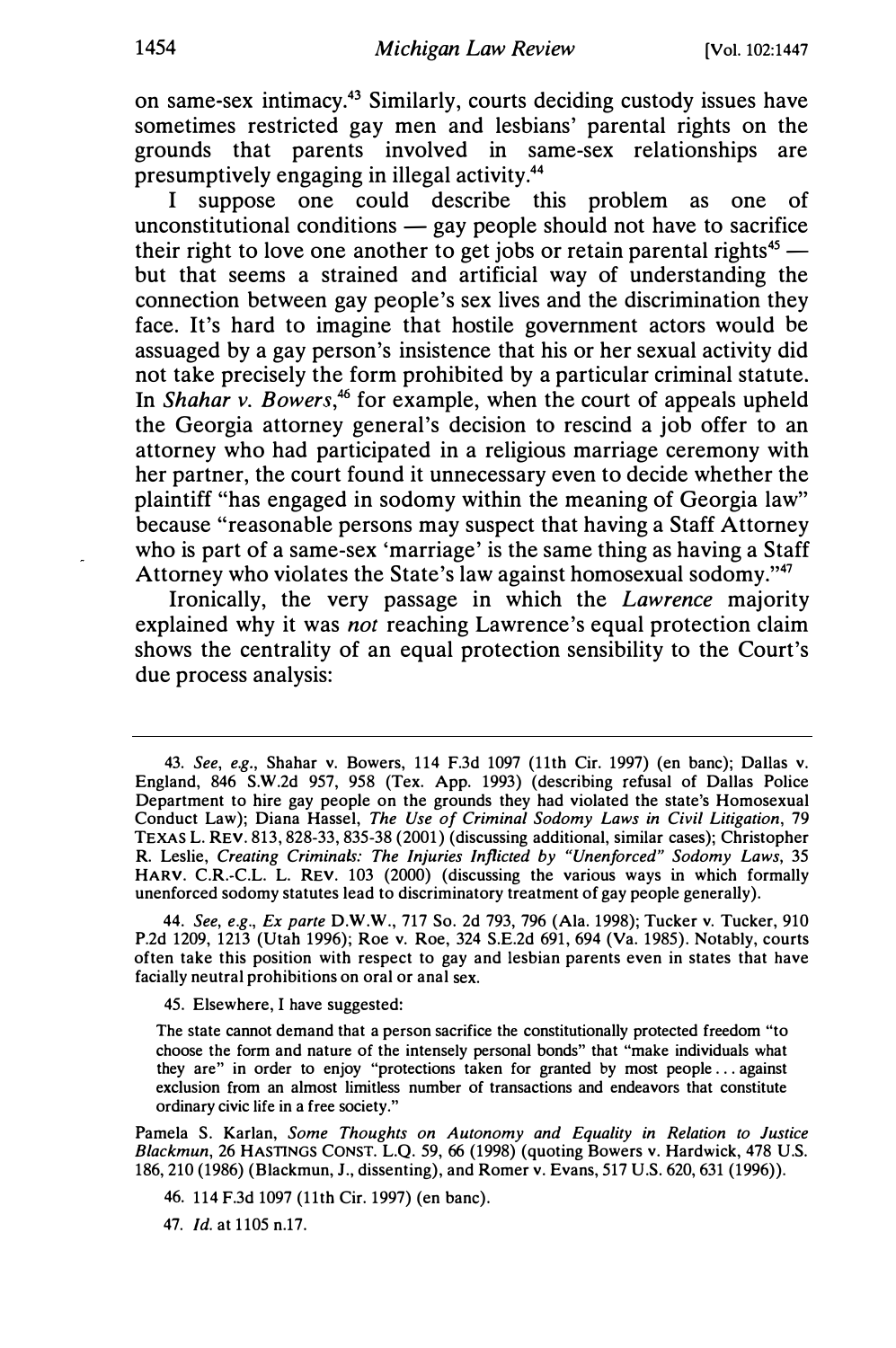Were we to hold the statute invalid under the Equal Protection Clause some might question whether a prohibition would be valid if drawn differently, say, to prohibit the conduct both between same-sex and different-sex participants.

Equality of treatment and the due process right to demand respect for conduct protected by the substantive guarantee of liberty are linked in important respects, and a decision on the latter point advances both interests. If protected conduct is made criminal and the law which does so remains unexamined for its substantive validity, its stigma might remain even if it were not enforceable as drawn for equal protection reasons. When homosexual conduct is made criminal by the law of the State, that declaration in and of itself is an invitation to subject homosexual persons to discrimination both in the public and in the private spheres.48

The precise concern the Court identifies is the possibility that basing its decision solely on the Equal Protection Clause might permit states to reenact sweeping prohibitions on oral and anal sex that would continue to disadvantage gay people. But the Court's concern fails to understand the implications of an equal protection holding: if the Equal Protection Clause forbids states from criminalizing oral and anal sex between same-sex partners when it does not also criminalize oral and anal sex between different-sex partners, it must be because there is no constitutionally acceptable basis for differentiating the acts on the basis of the sex of the people performing them. But if this is true, then there would also be no constitutionally acceptable basis for enforcing a neutral statute only against gay people.<sup>49</sup>

Nearly a quarter of the Court's analysis was devoted to an extensive discussion of the history of laws directed at sexual activity.<sup>50</sup> There, too, the Court's discussion of liberty bled almost seamlessly into an invocation of equality. A central problem with Bowers  $v$ .

50. Rhetorically, then, the Court's strategy in Lawrence was quite reminiscent of Loving. Compare Lawrence, 123 S. Ct. at 2480 ("In summary, the historical grounds relied upon in Bowers are more complex than the majority opinion and the concurring opinion by Chief Justice Burger indicate. Their historical premises are not without doubt and, at the very least, are overstated."), with Loving, 388 U.S. at 9 ("As for the various statements directly concerning the [racial-intermarriage views held by the drafters of the] Fourteenth Amendment, we have said in connection with a related problem, that although these historical sources 'cast some light' they are not sufficient to resolve the problem; '[a]t best, they are inconclusive.' " (quoting Brown v. Bd. of Educ., 347 U.S. 483, 489 (1954))).

<sup>48.</sup> Lawrence, 123 S. Ct. at 2482.

<sup>49.</sup> Cf Yick Wo v. Hopkins, 118 U.S. 356 (1886). As Justice Blackmun pointed out in his dissent in *Bowers v. Hardwick*, 478 U.S. 186, 202 n.2 (1986), a state's decision to prosecute only homosexual activity under a facially neutral statute where the sex of the participants is irrelevant to the legality of the acts would raise serious equal protection concerns completely independent of the question whether sexual orientation involves a suspect class. Perhaps all the Court was doing was trying to avoid potential problems in proving the impermissible motives and selective prosecutions that would occur under a facially neutral statute by outlawing prosecutions altogether.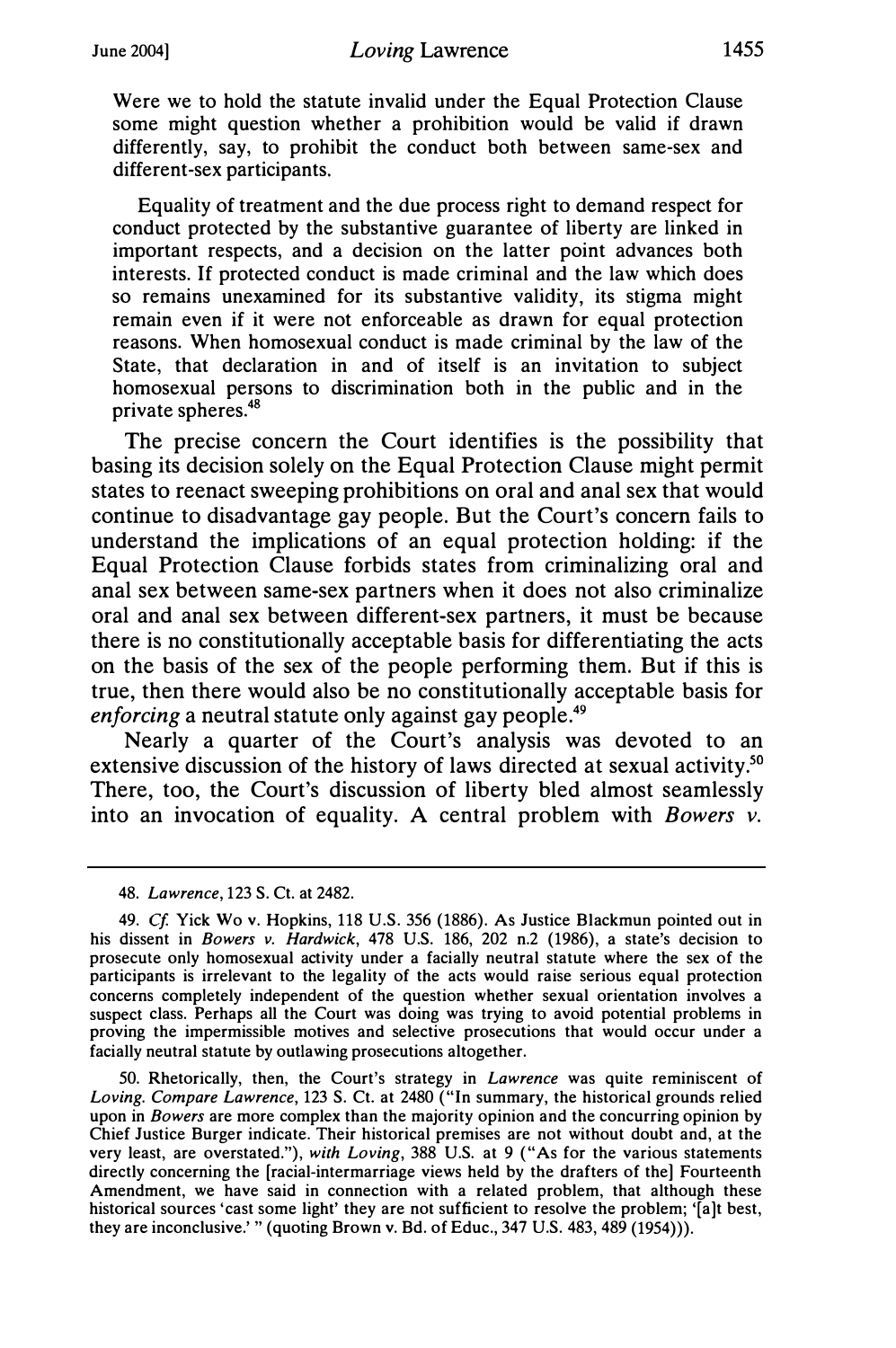Hardwick, the Lawrence Court suggested, lay in its assumption that because proscriptions against sodomy "have ancient roots,"<sup>51</sup> gay people could not assert that their ability to choose the form and nature of their intimate lives implicated a fundamental liberty interest. The Court emphasized the absence of a "longstanding history in this country of laws directed at homosexual conduct as a distinct matter."<sup>52</sup> Rather, the laws reflected "a general condemnation of nonprocreative sex."<sup>53</sup> In short, history suggested that all individuals, straight and gay, had possessed equal (and for much of our history, equally limited) rights to engage in nonmarital, non-procreative sex.

The Court's decisions in Griswold, Eisenstadt v. Baird, and Roe had dramatically expanded constitutionally protected autonomy. Ironically, these decisions, which removed barriers that disproportionately affected straight individuals, enhanced the possibility for a formal legal gap between the activities of straight and gay couples. At the oral argument in *Lawrence*, Paul Smith pointed out to the Court that while it had "left open for nearly 30 years the question of whether anybody ... has a privacy right to engage in consensual sexual intimacy in the privacy of their home... the American people [had] moved on to the point where that right is taken for granted for everyone."<sup>54</sup> The real question in *Lawrence* was whether gay people should be included in the idea of "everyone." Far from being deeply rooted in this Nation's history and tradition, then, "American laws targeting same-sex couples did not develop until the last third of the 20th century."<sup>55</sup> Notice the Court's language: the laws "target[ed] ... couples." This is the language of inequality, not the language of simple rights deprivation. $56$ 

- 51. Bowers, 478 U.S. at 192.
- 52 Lawrence, 123 S. Ct. at 2478.
- 53. Id. at 2479.

54. Oral Argument of Paul M. Smith at 24, Lawrence v. Texas, 123 S. Ct. 2472 (2003) (No. 02-102), available at http://www.supremecourtus.gov/oral\_arguments/argument\_ transcripts/ 02-102.pdf.

55. Lawrence, 123 S. Ct. at 2479.

56. The central insight of Justice Jackson's concurrence in Railway Express Agency, Inc. v. New York, seems especially relevant here. Justice Jackson observed that

there is no more effective practical guaranty against arbitrary and unreasonable government than to require that the principles of law which officials would impose upon a minority be imposed generally. Conversely, nothing opens the door to arbitrary action so effectively as to allow those officials to pick and choose only a few to whom they will apply legislation and thus to escape the political retribution that might be visited upon them if larger numbers were affected.

336 U.S. 106, 112-13 (1949). Few states today formally treat gay and straight sexual activity differently. Given contemporary notions of privacy, it seems far more plausible that the straight majority would liberalize restrictions on gay sexual behavior so that gay people enjoy the same level of autonomy straight people possess than that states would impose new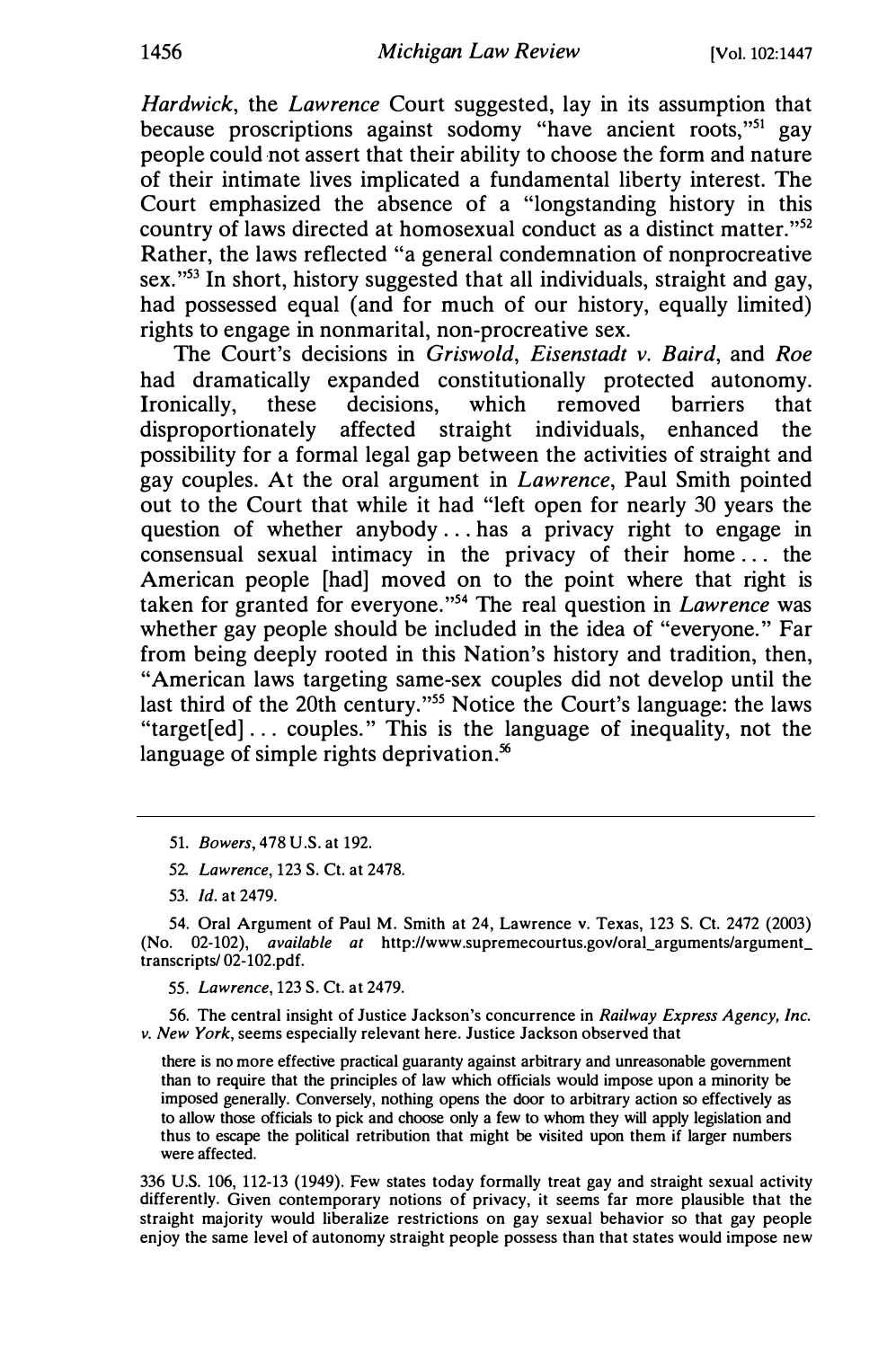The oscillation between equality- and liberty-based approaches in the generation since *Bowers v. Hardwick* reflects more than simply the tactical decisions of courts and litigators to use whichever clause seemed nearer to hand. The situation of gay people provokes an "analogical crisis"<sup>57</sup> because in some ways it involves regulation of particular acts in which gay people engage, and so seems most amenable to analysis under the liberty prong of the Due Process Clause, while in other ways it involves regulation of a group of people who are defined not so much by what they do in the privacy of their bedrooms, but by who they are in the public sphere. As the Court itself phrased the issue, "|w|hen homosexual *conduct* is made criminal ... that declaration ... is an invitation to subject homosexual persons to discrimination." 58 It is hard to substitute other adjectives for "homosexual" and continue to have the sentence make sense. No one, for example, would modify both "conduct" and "persons" with words like "larcenous" or "perjurious" or even, although it might be less initially jarring, "violent." As I shall suggest in a moment, this must be in part because homosexuality straddles the line between conduct and status in ways that make it hard to apply conventional constitutional doctrine. A state cannot make it a crime to "be gay" since the Eighth Amendment prohibits states from criminalizing a particular status in the absence of "any antisocial behavior."<sup>59</sup> So a state that wants to express its disapproval of gay people must instead craft a law that makes it a crime to engage in behaviors connected in some way with being gay. But the fact that the law explicitly targets behavior and not persons does not mean that it is not also class legislation. In this regard, antisodomy statutes resemble late-nineteenth-century votereligibility statutes that states like Mississippi and Alabama enacted. In *Ratliff*  $\nu$ . Beale,<sup>60</sup> the Mississippi Supreme Court explained that the Fifteenth Amendment prohibited states from simply barring all blacks from voting. But, for a variety of reasons, blacks possessed "peculiarities of habit, of temperament, and of character, which clearly distinguished" them from whites,<sup>61</sup> ranging from moving more frequently to committing certain crimes.<sup>62</sup> Thus, the state

restrictions on straight sexual activity in order to continue their existing restrictions on gay sexual activity.

- 57. See Sullivan, supra note 16, at 297.
- 58. Lawrence, 123 S. Ct. at 2482 (emphasis added).
- 59. Robinson v. California, 370 U.S. 660, 666 (1962).
- 60. 20 So. 865 (Miss. 1896).
- 61. Ratliff, 20 So. at 868.

62. Many of the "distinctions" were based on crude sociological speculation that black lawbreakers were "given rather to furtive offenses than to the robust crimes of the whites." Id.; see also Hunter v. Underwood, 471 U.S. 222, 232 (1985) (holding that an Alabama constitutional provision disenfranchising persons convicted of certain misdemeanors of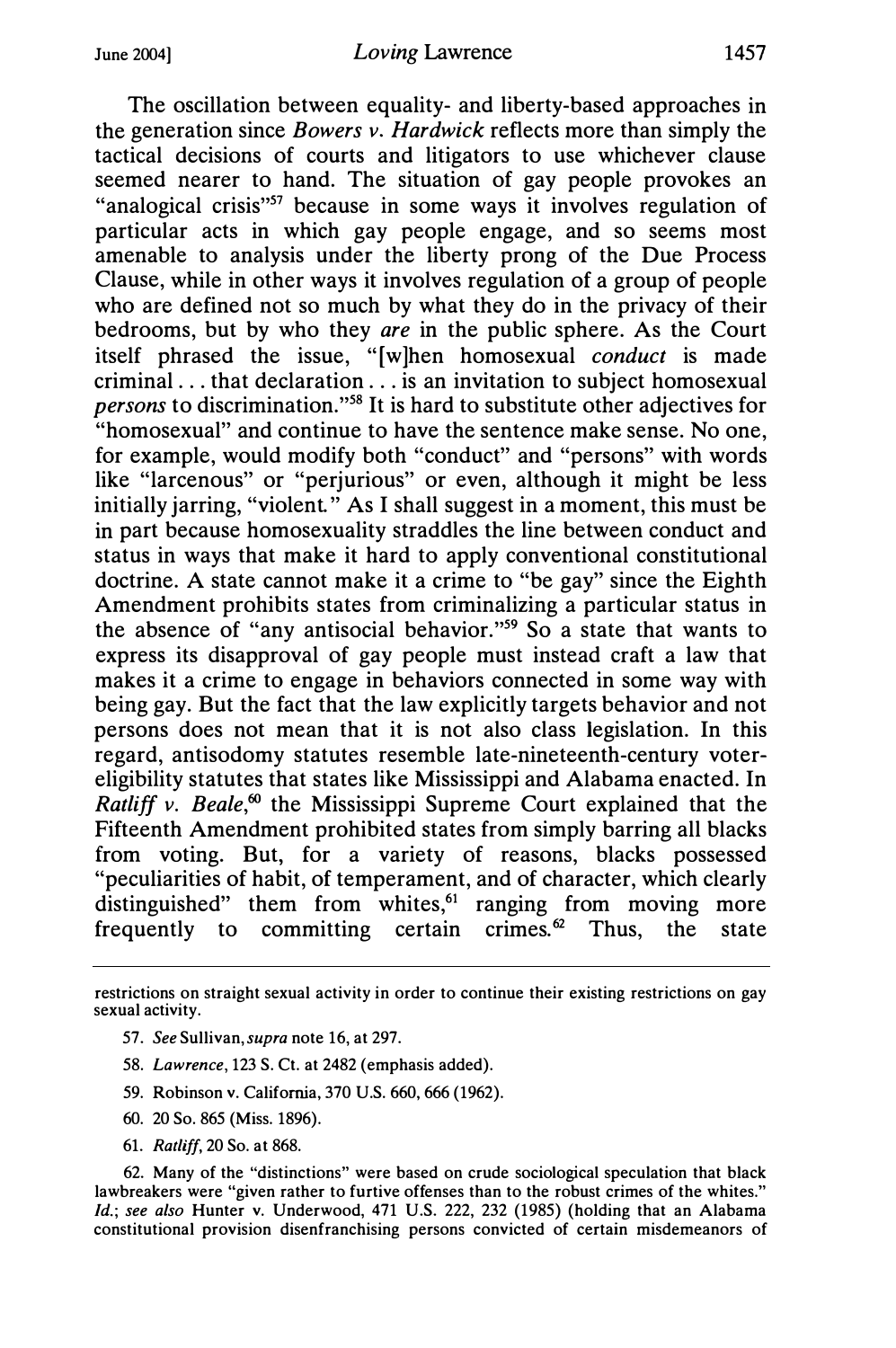constitutional convention set eligibility standards for voting that relied on these distinctions: "Restrained by the federal constitution from discriminating against the negro race, the convention discriminated against its characteristics and the offenses to which its weaker members were prone."<sup>63</sup> Even more than statutes that targeted migratory individuals or bigamists, statutes that target same-sex behavior are directed at a class whose primary characteristic is not its engagement in discrete acts but its existence as a subordinate social group.

In this sense, Justice Scalia's hyperbolic dissent, with its warning that Lawrence casts doubt on laws prohibiting adult incest or bestiality.<sup>64</sup> misses the mark. While those laws unquestionably prevent some individuals from engaging in some behavior  $-$  perhaps even behavior that seems absolutely central to their definitions of  $themselves$  — that behavior is not tied as an empirical matter in contemporary America to membership in a recognized social group. By contrast, gay people in the United States do form a social group whose membership extends beyond their engaging in specific sexual acts. Paradoxically, it is precisely the fact that gay behavior does not take place solely within individuals' bedrooms that may have led the Court to recognize gay people's entitlement to constitutional protection. Protecting gay people's choices within the intimacy of their homes serves essentially as a safeguard of their dignity in a more public sphere. That, whatever the Court chooses to call it, is as much a claim about equality as it is a claim about liberty.

#### II. THE PROBLEM LAWRENCE LEAVES

So what accounts for the Court's resistance to grounding its decision in the Equal Protection Clause as well as the Due Process

64. Lawrence, 123 S. Ct. at 2490.

moral turpitude violated the Equal Protection Clause because the list of disenfranchising misdemeanors was picked because they "were thought to be more commonly committed by blacks"). Ironically, in *Hunter*, among the crimes that triggered disenfranchisement were "sodomy" and "crimes against nature," because nineteenth-century white planters believed that these were acts blacks were more likely to commit than were whites. See Hunter, 471 U.S. at 232.

<sup>63.</sup> Ratliff, 20 So. at 868. In Williams v. Mississippi, 170 U.S. 213, 222-24 (1898), the Supreme Court, in one of the most intellectually dishonest opinions in its history, relied on the Mississippi Supreme Court's reasoning to hold that the Mississippi statutes did not violate the Fourteenth Amendment because the restrictions on the right to vote "reach weak and vicious white men as well as weak and vicious black men, and whatever is sinister in their intention, if anything, can be prevented by both races by the exertion of that duty which ... refrains from crime." Id. at 222. In this sense, Mississippi's argument resembled Texas's argument in Lawrence that the "facially neutral conduct prohibitions" of the Texas statute meant that "everyone in Texas is foreclosed from having deviate sexual intercourse with another person of the same sex." Brief for Respondents at 34, Lawrence v. Texas, 123 S. Ct. 2472 (2003) (No. 02-102).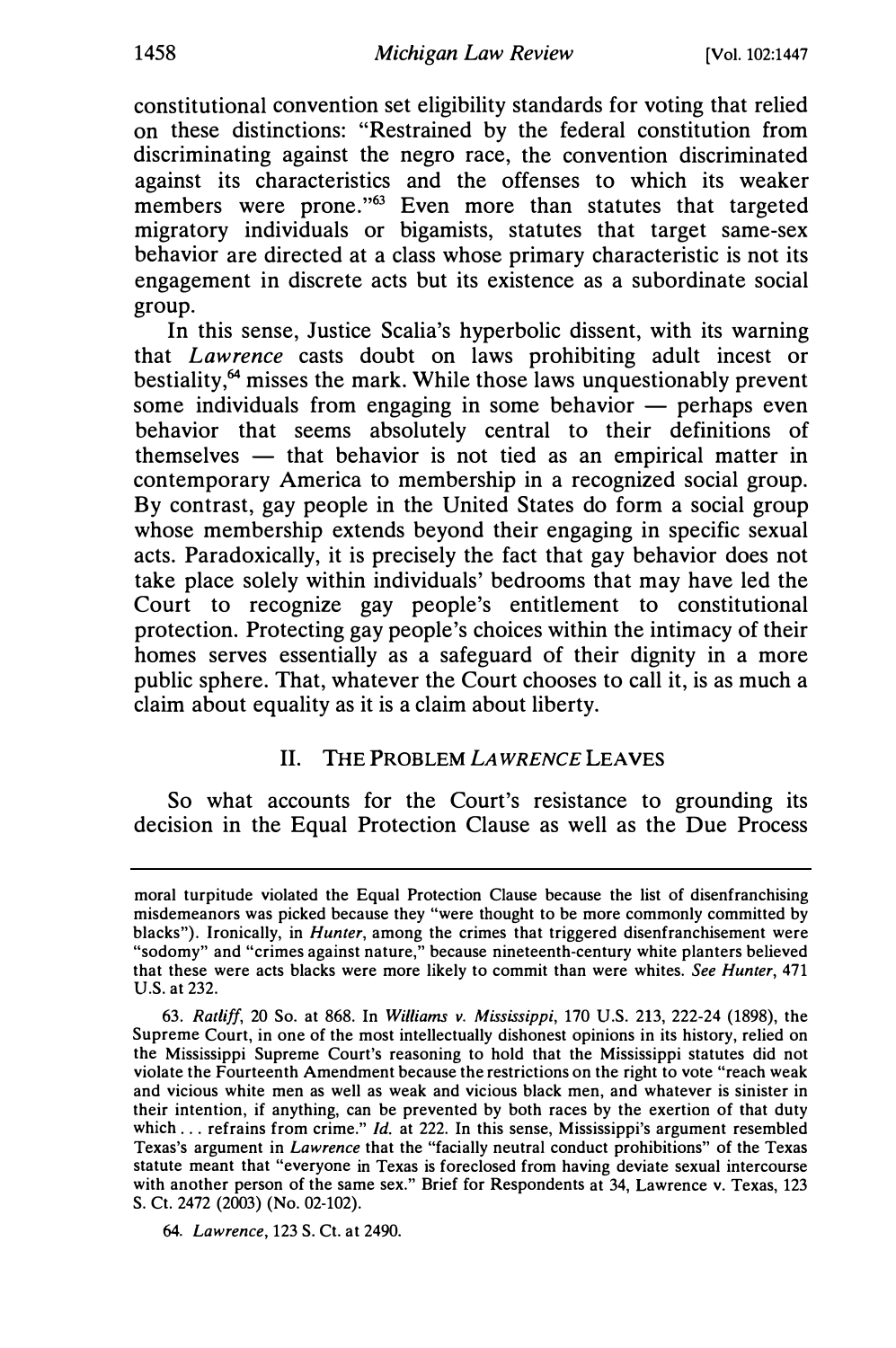Clause, the way Loving did? The simplest explanation may be the Court's concern with the potential reach of an equal protection decision. Lurking only slightly under the surface in Lawrence was the question that *Loving* had finally addressed after a decade's evasion by a cautious Supreme Court:65 what limitations does the Fourteenth Amendment impose on state decisions about who can marry whom? The Court seemed at pains to disclaim any implications of its decision for the question whether states could limit marriage to opposite-sex couples. Consider, for example, the number of hedges in this articulation of the nature of gay people's constitutionally protected liberty interest: statutes that regulate private, consensual sexual conduct

seek to control a personal relationship that, whether or not entitled to formal recognition in the law, is within the liberty of persons to choose without being punished as criminals.

This, as a general rule, should counsel against attempts by the State, or a court, to define the meaning of the relationship or to set its boundaries absent injury to a person or abuse of an institution the law protects. It suffices for us to acknowledge that adults may choose to enter upon this relationship in the confines of their homes and their own private lives and still retain their dignity as free persons.<sup>66</sup>

The Court may have sensed that liberty interests can be analyzed individually, or at least one at a time: after all, the Court had recognized the right of married couples to use contraceptives a number of years before it recognized the right of unmarried

<sup>65.</sup> A decade before Loving, the Court had dodged precisely the same issue, disingenuously denying that a challenge to the Virginia law raised a federal question. See Naim v. Naim, 87 S.E.2d 749 (Va.), vacated, 350 U.S. 891 (1955), on remand 90 S.E.2d 849 (Va.), appeal dismissed, 350 U.S. 985 (1956). For discussions of Nairn and the Court's decision, see, for example, William N. Eskridge, *Equality Practice: Liberal Reflections on the* Jurisprudence of Civil Union, 64 ALB. L. REV. 853, 875 (2001); William N. Eskridge, Jr. & Philip P. Frickey, An Historical and Critical Introduction to The Legal Process, in HENRY M. HART, JR. & ALBERT M. SACKS, THE LEGAL PROCESS: BASIC PROBLEMS IN THE MAKING AND APPLICATION OF LAW cix-cx (William N. Eskridge, Jr. & Philip P. Frickey eds., 1994); Klarman, supra note 3, at 243; David L. Shapiro, Jurisdiction and Discretion, 60 N.Y.U. L. REV. 543, 578 (1985). Apparently, at the time of *Naim*, the Court feared that addressing the politically incendiary question of interracial marriage would undercut its effectiveness in enforcing the broad principle of racial equality so recently announced in Brown. The fact that by 1967, another fourteen states had repealed their prohibitions on interracial marriage, leaving only a few reactionary outliers, perhaps reassured the Court that its ruling would reinforce rather than undermine its position on race discrimination generally. Cf. Lawrence, 123 S. Ct. at 2480-81 (noting that "[t]he 25 States with laws prohibiting the relevant conduct referenced in the Bowers decision are reduced now to 13" as one of the factors suggesting "an emerging awareness that liberty gives substantial protection to adult persons in deciding how to conduct their private lives in matters pertaining to sex").

<sup>66.</sup> Lawrence, 123 S. Ct. at 2478 (emphasis added).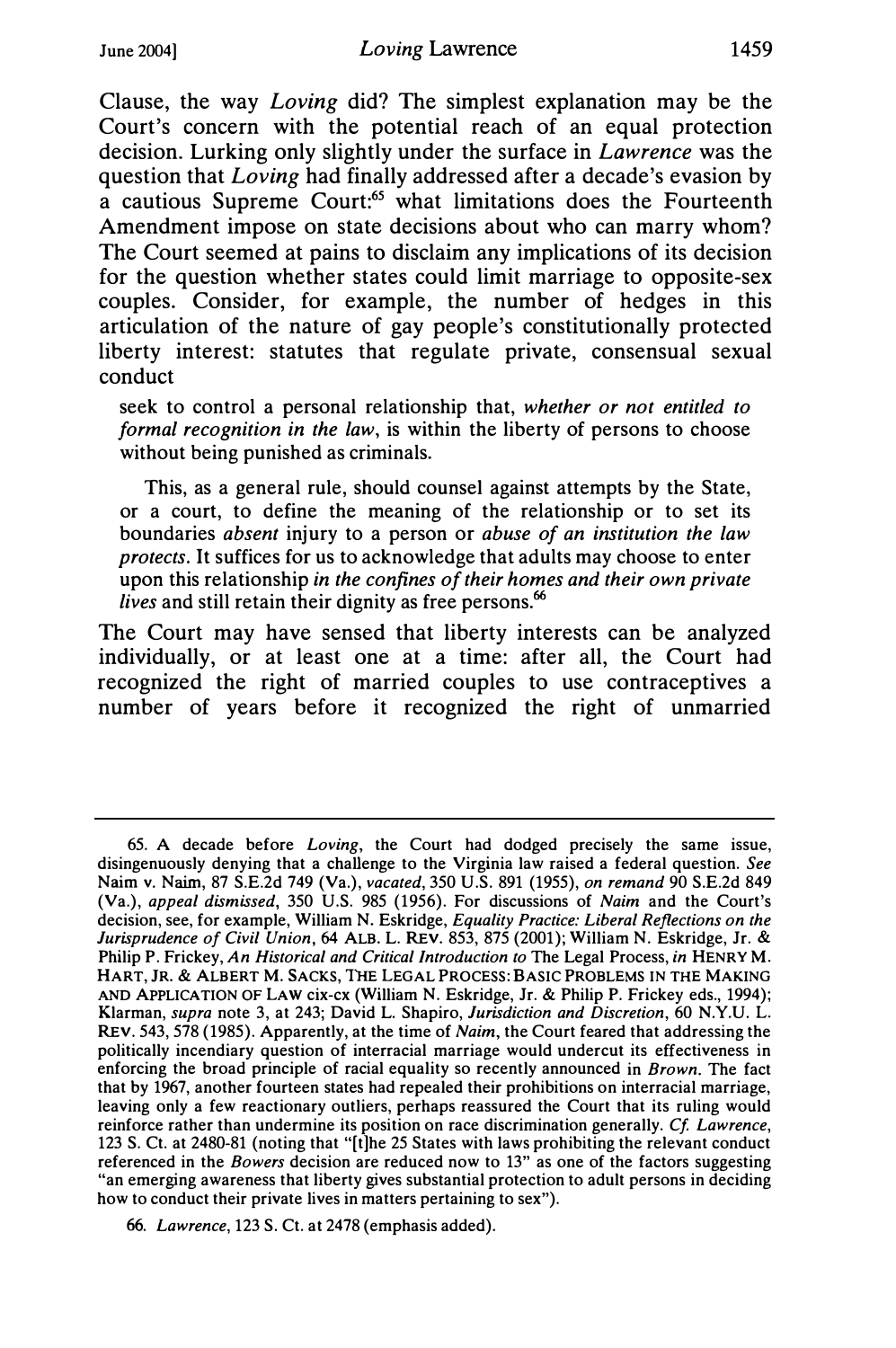individuals to use them, $\sigma$  and the Court recognized the fundamental liberty interest in refusing medical treatment long before it implicitly recognized the fundamental right to palliative care.<sup>68</sup> Thus, even if "the heart of liberty is the right to define one's own concept of existence, of meaning, of the universe, and of the mystery of human life," $\theta$ <sup>9</sup> the Court has not yet recognized — and almost certainly never will  $-$  that individuals have an absolute constitutionally protected interest in following their individually defined bliss. As an empirical matter, the Court is most likely to recognize rights which reflect the practices of large numbers of people whose lives the Court otherwise finds worthy of respect. And these rights are likely to expand incrementally, rather than dramatically.<sup>70</sup>

By contrast to the incremental possibilities of fundamental rights/due process-based strict scrutiny, suspect classification/equal protection-based strict scrutiny seems far more binary: either a group is entitled to heightened scrutiny across the board or it isn't. The Court may have feared that if it struck down Texas's statute on the ground that it violated the Equal Protection Clause to treat gay people differently from straight people, this would require it to invalidate all laws that treat gay and straight couples differently, the most obvious of which are laws restricting the right to marry. Whatever "the consistency of the direction of change" with respect to laws targeting homosexual conduct over the last seventeen years, $\frac{1}{1}$  there has been no similar consistency with respect to the tremendous ferment over marriage laws.

Of course, as Justice O'Connor pointed out in her concurrence, which also carefully avoided the marriage question, $\frac{1}{2}$  Texas's law could be analyzed, and struck down, without reaching the question

70. Bill Eskridge makes a related point in a splendid essay. See William N. Eskridge, Jr., Destabilizing Due Process and Evolutive Equal Protection, 47 UCLA L. REV. 1183, 1201-17 (2000).

71. Atkins v. Virginia, 536 U.S. 304, 315 (2002) (relying on this factor in discerning the "national consensus" for purposes of the Eighth Amendment).

72. See Lawrence, 123 S. Ct. at 2488 (O'Connor, J., concurring) ("Unlike the moral  $disapproved$  of same-sex relations  $-$  the asserted state interest in this case  $-$  other reasons exist to promote the institution of marriage beyond mere moral disapproval of an excluded group.") Notably, Justice O'Connor did not mention what those non-censorious reasons might be. Of course, there are many reasons to promote the institution of marriage; the real question is whether any of those reasons justifies restricting marriage to opposite-sex couples.

<sup>67.</sup> Eisenstadt v. Baird, 405 U.S. 438 (1972), which extended the right to use contraceptives to unmarried individuals, was decided seven years after Griswold v. Connecticut, 381 U.S. 479 (1965), which recognized the right of married couples to use birth control.

<sup>68.</sup> Compare Cruzan v. Dir., Mo. Dep't of Health, 497 U.S. 261 (1990), with Washington v. Glucksberg, 521 U.S. 702 (1997).

<sup>69.</sup> Lawrence, 123 S. Ct. at 2481 (quoting Planned Parenthood of Southeastern Pa. v. Casey, 505 U.S. 833, 851 (1992)).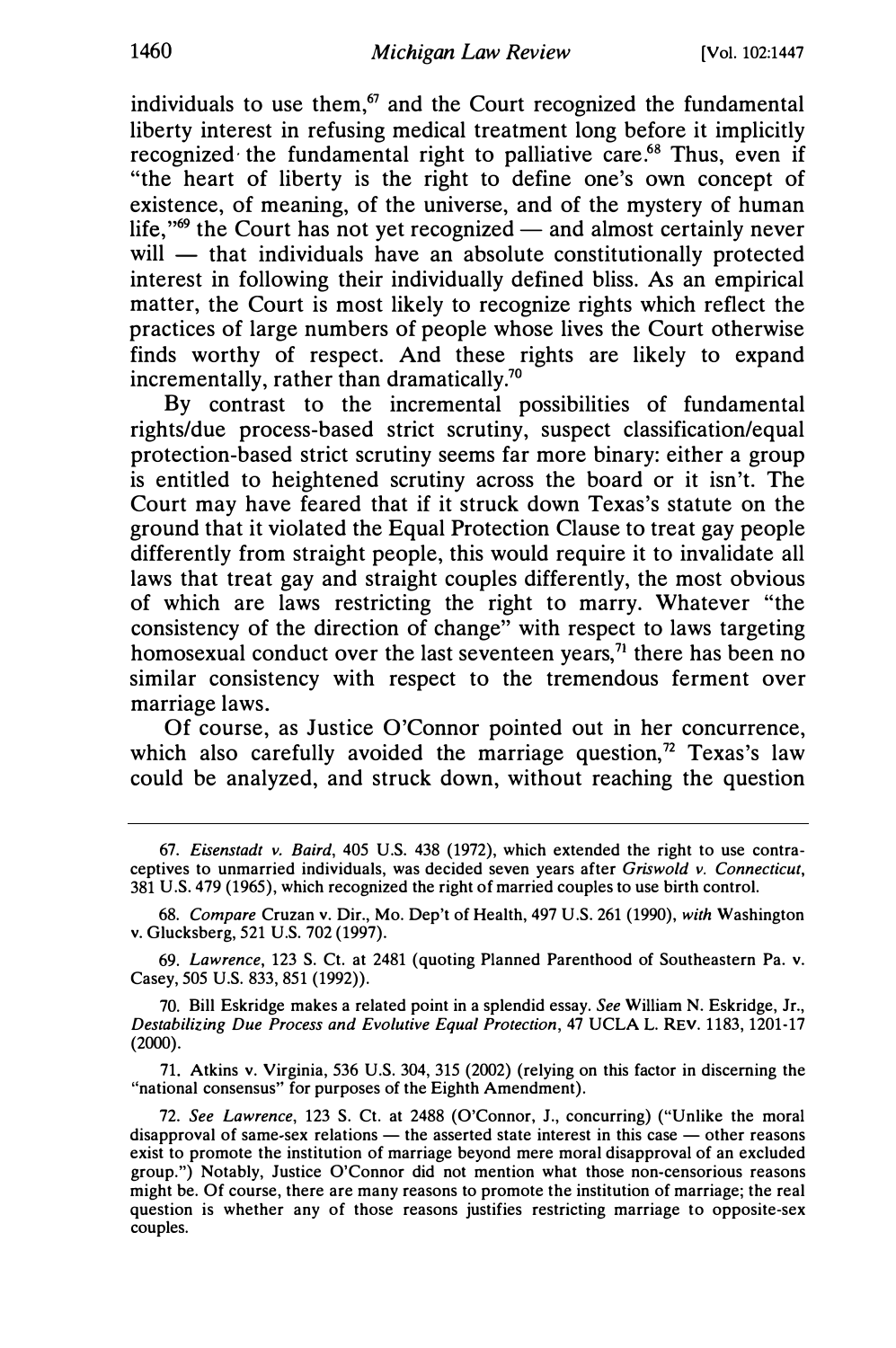whether gay people constitute a suspect or quasi-suspect class. Given its almost complete non-enforcement as a conduct-based statute, section 21.06 served simply to express "negative attitudes, or fear" of gay people.<sup>73</sup> Even more than the provision struck down in *Romer*  $v$ .  $Evans$ , section 21.06 was "inexplicable by anything but animus toward the class it affects."74 Thus, the Texas law failed even rationality review, which requires, at the very least, that a state law be related to some legitimate interest: as the Supreme Court had held thirty years earlier with respect to a law that targeted hippies  $-$  a far more evanescent class than gay people  $-$  "a bare ... desire to harm a politically unpopular group cannot constitute a legitimate governmental interest."75

Moreover, another decision handed down the same week as Lawrence suggests that even suspect-classification strict scrutiny may be more fluid than Gerald Gunther's famous aphorism suggests.<sup>76</sup> In Grutter v. Bollinger,<sup>77</sup> the Court applied strict scrutiny and upheld the University of Michigan Law School's race-conscious affirmative-action plan, holding that diversity was a compelling governmental interest and that the plan was tailored narrowly enough to justify its explicit reliance on race. The Court was clearly swayed by context: the bulk of the Court's discussion of the state interest in diversity focused on issues of particular salience to elite institutions of higher education that train the nation's future leaders. Similarly, in the race-conscious redistricting cases of the 1990s and early 2000s, the Supreme Court modified strict scrutiny both by narrowing the domain in which strict scrutiny comes into play at all and by broadening the constellation of interests that can justify using race as a factor in crafting electoral districts.78 If the Court is moving toward a world in which tiered

73. City of Cleburne v. Cleburne Living Ctr., Inc., 473 U.S. 432, 448 (1985).

74. Romer v. Evans, 517 U.S. 620, 632 (1996).

75. United States Dep't of Agric. v. Moreno, 413 U.S. 528, 534 (1973). In O'Connor v. Donaldson, the Court observed:

May the State fence in the harmless mentally ill solely to save its citizens from exposure to those whose ways are different? One might as well ask if the State, to avoid public unease, could incarcerate all who are physically unattractive or socially eccentric. Mere public intolerance or animosity cannot constitutionally justify the deprivation of a person's physical liberty.

#### 422 U.S. 563, 575 (1975).

76. See Gerald Gunther, Foreword: In Search of Evolving Doctrine on a Changing Court: A Model for a Newer Equal Protection, 86 HARV. L. REV. 1, 8 (1972) (suggesting that strict scrutiny has been "strict in theory, but fatal in fact").

77. 123 S. Ct. 2325 (2003).

78. For an extensive treatment of this evolution, see Pamela S. Karlan, Easing the Spring: Strict Scrutiny and Affirmative Action After the Redistricting Cases, 43 WM. & MARY L. REV. 1569 (2002). For an exceptionally comprehensive discussion of the more general shift in heightened scrutiny, see Suzanne Goldberg, Equality Without Tiers, 77 S. CAL. L. REV. 481 (2004).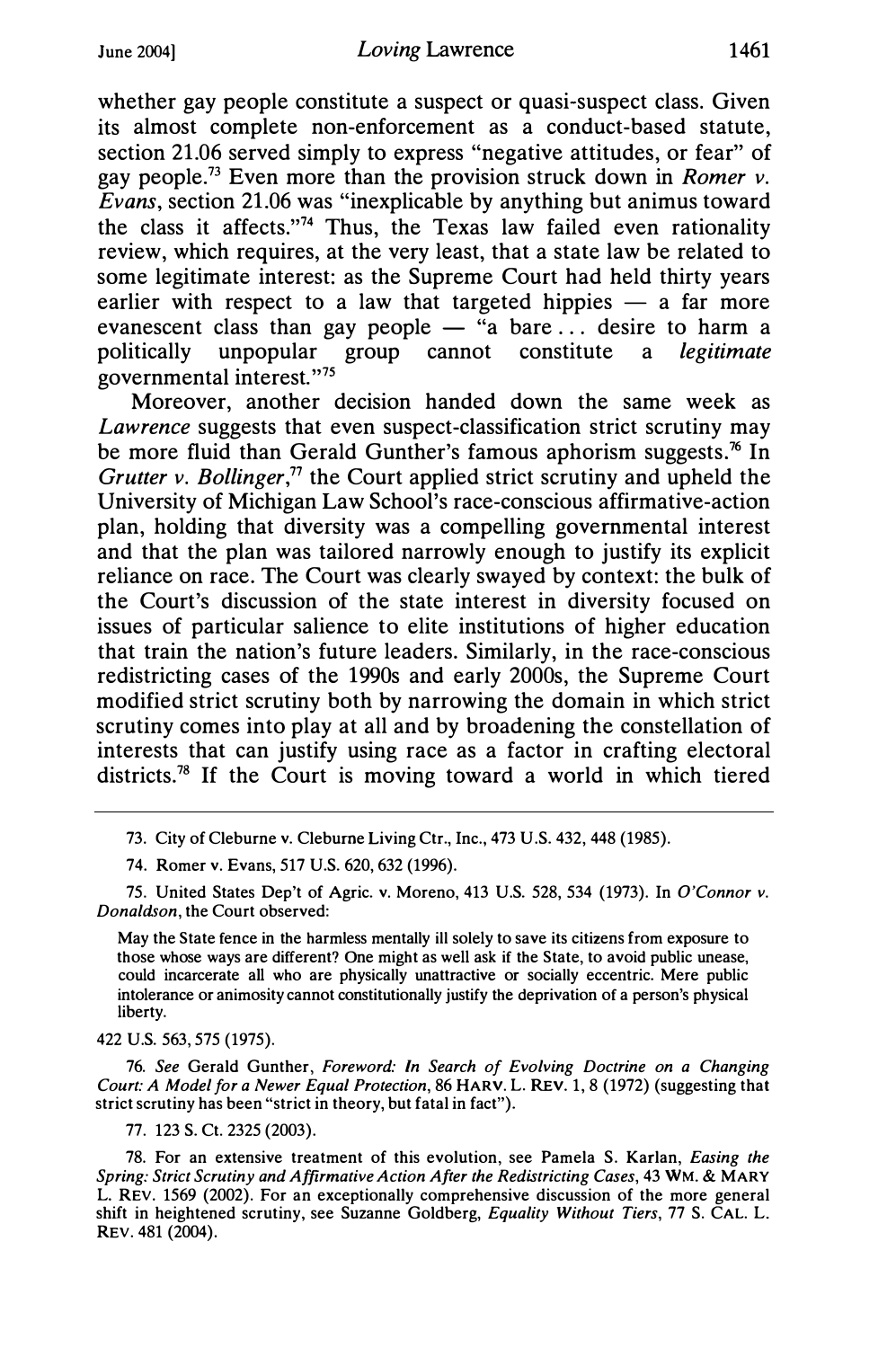scrutiny no longer operates mechanically  $-$  a possibility raised by decisions ranging from Romer v. Evans and Nguyen v.  $INS^{79}$  to the voting cases and  $Grutter$  — then we might expect equal protection scrutiny of laws that treat individuals differently based on their sexual orientations to be similarly contextual and incremental.

In any event, the Court cannot escape the question by grounding its decision in due process liberty interests rather than in equal protection anti-subordination concerns. Whatever else it may be, marriage is certainly a practice that defines many individuals' conceptions of their own existence.<sup>80</sup> Thus, either the Court or the political process ultimately will have to resolve the question whether gay people's fundamental liberty interest in strengthening "enduring" personal bonds<sup>81</sup> includes a right to invoke the state's assistance through the institution of marriage.

The months since *Lawrence* have seen tremendous ferment on this issue, ranging from the Massachusetts Supreme Judicial Court's decisions requiring the state to permit same-sex couples to marry, $82$  to San Francisco's issuance of thousands of marriage licenses to gay couples,83 to President Bush's proposal for a constitutional amendment

80. In Lawrence, the Court described the choices its decision protected in these terms:

In explaining the respect the Constitution demands for the autonomy of the person in making these choices, we stated as follows: "These matters, involving the most intimate and personal choices a person may make in a lifetime, choices central to personal dignity and autonomy, are central to the liberty protected by the Fourteenth Amendment. At the heart of liberty is the right to define one's own concept of existence, of meaning, of the universe, and of the mystery of human life."

123 S. Ct. at 2481 (quoting Planned Parenthood of Southeastern Pa. v. Casey, 505 U.S. 833, 851 (1992)). In *Griswold*, the Court described marriage in similar language:

Marriage is a coming together for better or for worse, hopefully enduring, and intimate to the degree of being sacred. It is an association that promotes a way of life, not causes; a harmony in living, not political faiths; a bilateral loyalty, not commercial or social projects. Yet it is an association for as noble a purpose as any involved in our prior decisions.

381 U.S. at 486.

81. Lawrence, 123 S. Ct. at 2478.

82. See Opinions of the Justices to the Senate, 802 N.E.2d 565 (Mass. 2004); Goodridge v. Dep't of Pub. Health, 798 N.E.2d 941 (Mass. 2003).

83. In Lockyer v. City and County of San Francisco, 2004 Cal. LEXIS 7238 (Cal. S. Ct. Aug. 12, 2004), the state supreme court held that the city's issuance of the licenses exceeded its authority, and hence that the marriages were void, but it expressly declined to address the question whether the existing state law restricting marriage to opposite-sex couples violated the state constitution.

<sup>79. 533</sup> U.S. 53 (2001). In Nguyen, the Supreme Court upheld the differential treatment of children born overseas to unmarried mothers who were U.S. citizens and unmarried fathers who were U.S. citizens based on its conclusion that the differential requirements for obtaining U.S. citizenship were justified by two important government interests, and thus that the statute survived intermediate scrutiny. I happen to think that the decision in Nguyen was incorrect, for precisely the reasons advanced by the dissent. But the broader point remains: in yet another case, the level of scrutiny did not mechanically control the outcome.